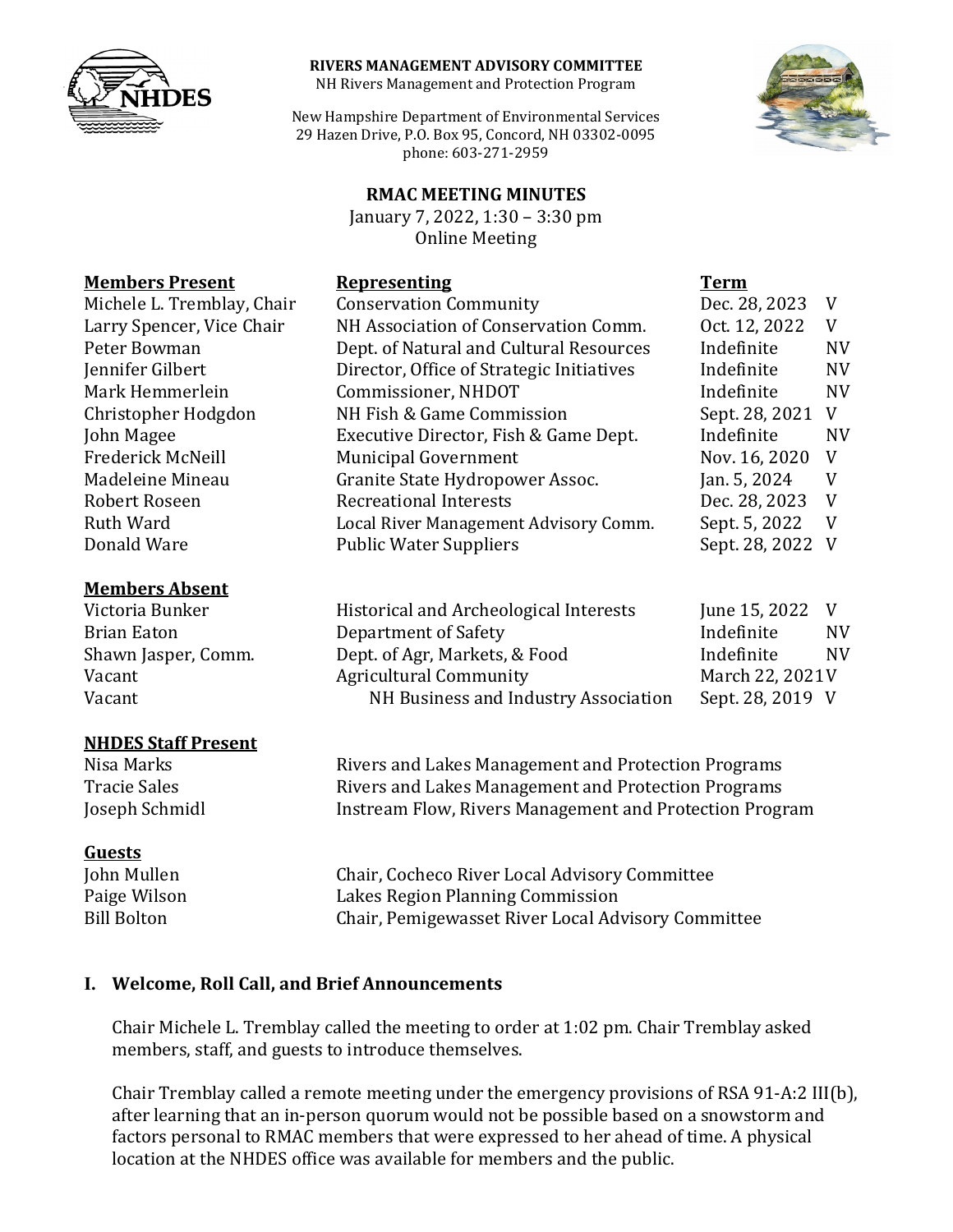## **II. Acceptance of the Consent Agenda**

## *Fred McNeill moved to accept the Consent Agenda, consisting of the October 26, 2021 draft minutes and surplus land review DOT SLR Conway. The motioned was seconded by Don Ware and passed by unanimous voice vote.*

#### **III. Rivers Management and Protection Program (RMPP) Relevant 2022 Legislation**

Larry Spencer gave an overview of the Policy and Legislation Subcommittee's January 6, 2022 meeting. The subcommittee considered bills pertinent to the resources specified in RSA 483 or to the function of the committee, including bills about changing quorum requirements and allowing remote meetings. The RMAC will file letters of testimony for bills where the Committee takes a position other than track or delete.

Support: HB1014, HB1071, SB257, SB342, SB344 Support with Amendment: HB1066, HB1195, SB322 Oppose: HB1167, HB1440, HB1620 Track: HB1073, HB1217, HB1227, HB1293, HB1316, HB1528, SB359, SB378

## *Larry Spencer made a motion to adopt the legislative positions recommended by the RMAC Policy and Legislation Subcommittee at their January 6, 2022 meeting. The motion was seconded by Madeleine Mineau and passed by unanimous voice vote.*

#### **IV. RMAC Member Spotlight**

Chris Hodgdon gave a presentation about the composition and duties of the Fish and Game Commission. The Commission oversees policies for the Fish and Game Department, and the Executive Director supervises department staff and operations. The Commission's purview includes policies regarding the conservation, protection, and management of the state's wildlife; development of the department's 5-year strategic plans; acquisition, development, and maintenance of public access; public education about habitat, fisheries, and wildlife; and taking positions on legislation relevant to fish, wildlife, marine resources, and the department. The Commission also approves some types of dedicated funding for the department. Chris described that the Commission balances biological, technical, legal, financial, and socialpolitical factors when making its decisions.

### **V. RMPP Program Updates**

- 1. Tracie Sales provided an update on the Pemigewasset Campground. The RMAC previously reviewed a preliminary SLR to allow the owner to cross railroad tracks in order to access land for the campground's expansion. Bill Bolton, Pemigewasset LAC Chair, emailed Tracie a month ago that owner of campground has put it up for sale and the expansion project will not occur.
- 2. Eight redevelopment options for the Hampton Liquor Stores on I-95 have been proposed, some of which include building a casino or hotel on the site. The Liquor Commission has requested Hampton rezone those areas. A public hearing will be held on January 19, 2022. Rob said that the news reported that Hampton had voted down the casino.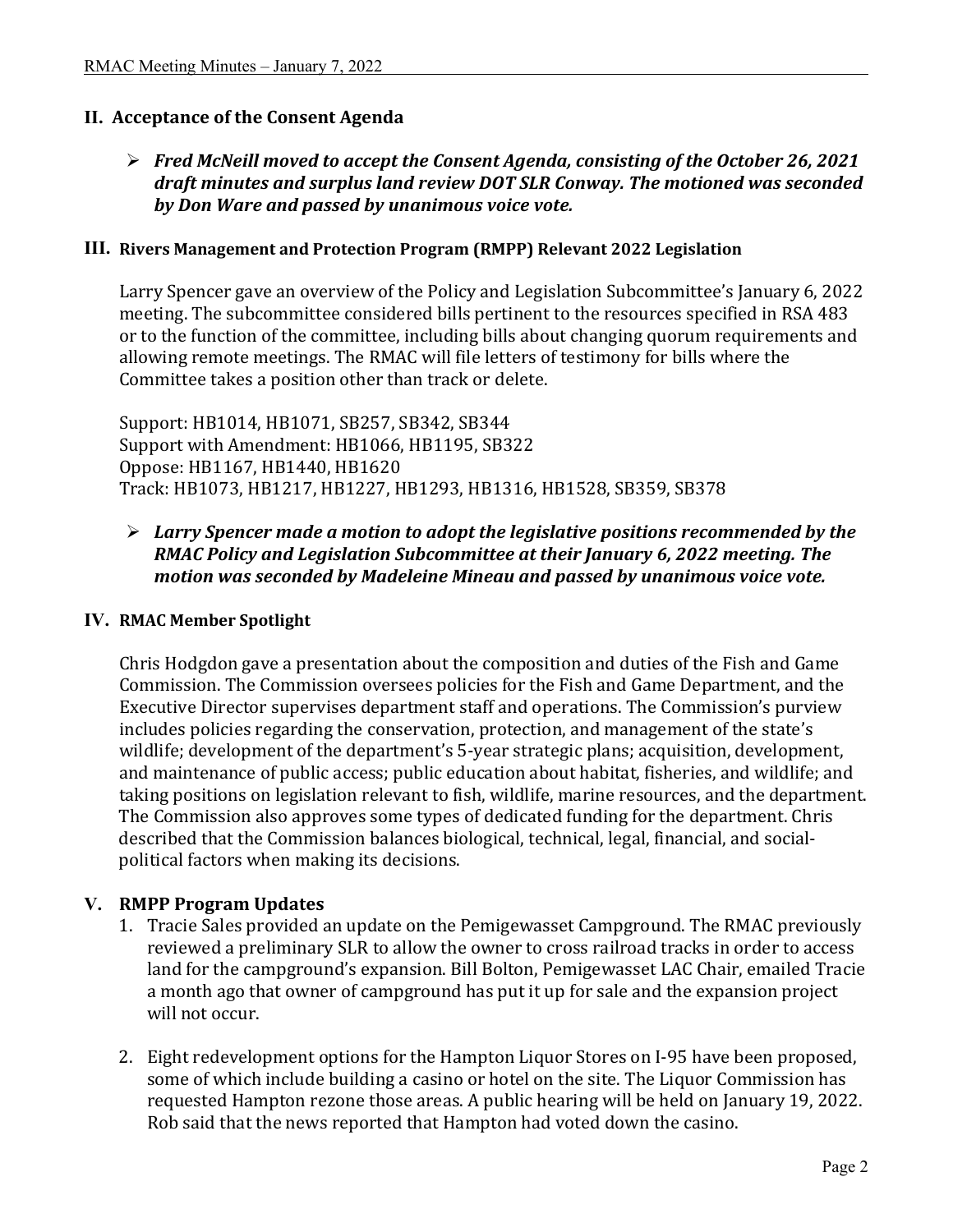#### RMAC Meeting Minutes – January 7, 2022

- 3. Darlene Forst, formerly the shorelands coordinator, has taken a new position as administrator of the Land Resources Management Bureau, working for Phil Trowbridge. Her former position has not yet been filled.
- 4. In response to Larry's request for an update on the LACs, Tracie described that some are having challenges meeting with the current surge in COVID-19. Some LACs have expressed a strong desire for being allowed to have virtual meetings, especially on larger rivers where members have long drives to meetings.

John Mullen, chair of the Cocheco LAC, shared that his LAC's small membership is challenging. He expressed that the in-person meeting requirement is burdensome for civic duties that are done on volunteer basis. His LAC often does not have a quorum at its meetings.

# **VI. RMAC Administrative Updates**

- 1. Nisa Marks reminded Chris and Fred to submit membership renewal information.
- 2. Stewart Yeaton has resigned as the agriculture community's representative on the RMAC. Appointing organizations for this seat are the New Hampshire Farm Bureau Federation, New Hampshire Association of Conservation Districts, and the Northeast Organic Farming Association of New Hampshire. If any RMAC members know of someone who may be a good fit for the position, please reach out to Michele or staff.
- 3. Nisa reminded members to submit their 2022 financial disclosure forms to her or [suzanne.e.beauchesne@des.nh.gov](mailto:suzanne.e.beauchesne@des.nh.gov) by January 21. Members can submit one form for all commissions that they sit on.

## **VII.RMAC Forum Transition**

Tracie informed the RMAC that the Department of Information Technology (DoIT) is going to require that all web blogs or forums be discontinued due to security concerns. This will affect the RMAC and LMAC forums. New pages will be created on the NHDES website to replace the forums. Staff are in the early stages of learning about the forum migration and do not yet have additional information. Staff have requested that the transition occur outside of the legislative session. The next step is a meeting that will include Michele, the LMAC Chair, and staff.

Tracie asked members to describe how they currently use the forums. Michele described that she appreciates the existing quick turn-around time for posting materials like membership updates and meeting materials. Approximately half of members referenced the forum as the place they find meeting materials and the legislative spreadsheet. Chris and Rob emphasized that they find it helpful that past meeting materials are organized by meeting date. Jennifer mentioned that the map of designated rivers and associated LAC contact information is useful in her work on the floodplain program. Don and Mark refer to the forums to determine which reaches of which rivers have which designation status. Don also mentioned using it to find instream flow information, and that the New Hampshire Water Works Association also uses the map of river reaches. Several members mentioned using it to find contact information for RMAC members and LAC chairs. Larry refers people to the forum as a place to learn more about the work of the RMAC.

# **VIII. Instream Flow Update**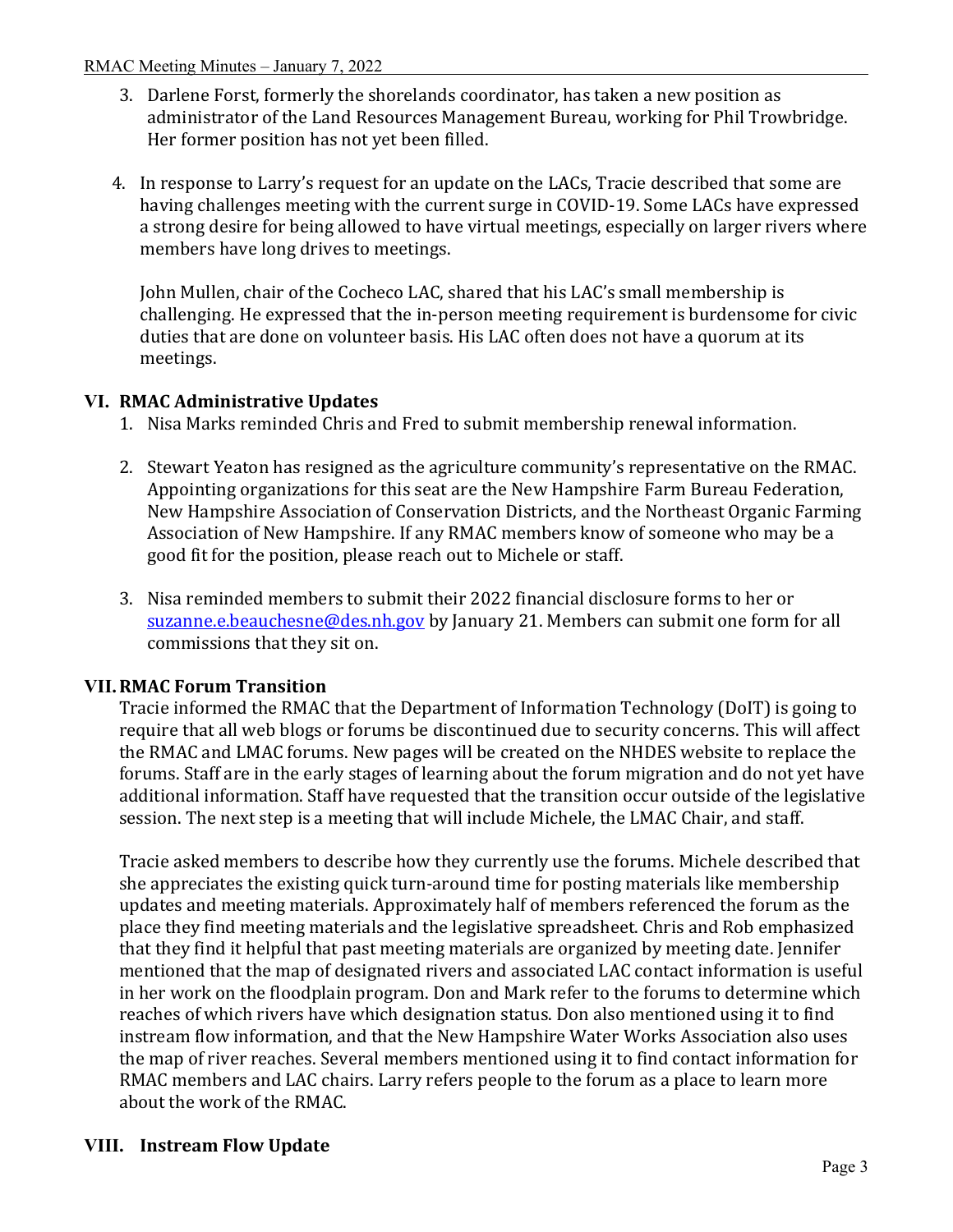### RMAC Meeting Minutes – January 7, 2022

Joe Schmidl presented a description of the work done in 2021 by the instream flow program and work they anticipate in 2022. Each designated river requires baseline data collection, development of protected instream flow (PISF) criteria, creation of a water management plan to achieve the PISF, and monitoring to track the effectiveness of and make adjustments to the management plan. A portion of the Lamprey River and the Souhegan River are already under management. The Cold, Warner, and Ashuelot rivers are under study to develop PISF criteria, with the Cold River's PISF criteria soon to be published.

For 2022, staff plan to collect baseline data on the Ammonoosuc, Ashuelot, Contoocook, Isinglass, upper Lamprey, Pemigewasset, and Warner rivers, with help from an EPA grant to acquire more dataloggers. Staff will evaluate the first round of long-term monitoring data for the Lamprey River. Contractors will work on the PISF studies for the Warner and Ashuelot rivers. Another year of long-term monitoring data will be collected on the Souhegan. The Warner River PISF criteria will be established, and drafting done on the Cold River's water management plan. Staff plan to conduct outreach events on several rivers.

At present, there are many gaps in streamflow gauging. Program staff are starting to install additional gauges. Streamflow measurement is uploaded to NHDES website. Once under management, flow data are collected continuously.

Madeleine asked about how the current extreme variability in water flows affects data collection. Joe described that the baseline data collection period is typically three years. Each subsequent monitoring period is three years, with eight years between monitoring periods.

Larry asked about funding and who is doing the ISF work. At present, Joe and Wayne are doing almost all of it. Michele recommended pursuing an AmeriCorps position. Rob recommended posting internships at UNH.

## **IX. State Land Mapping Joint Subcommittee Update**

The State Land Mapping Joint Subcommittee met on January 3, 2022. The group aims to develop a statewide map layer of state-owned lands and conservation lands, with accompanying listed information. The subcommittee began work on a list of criteria to associate with each property to make it easier for the RMAC and LMAC to make recommendations on land disposals. Shane Bradt, Mark Hemmerlein, and Joe Schmidl are working on a sample map to show proof of concept. The subcommittee's next meeting is February 8, 2022.

## **X. LMAC-RMAC Joint Meeting: Topics and Timing**

Michele solicited input from RMAC members on potential meeting topics. Suggestions included:

- An update on cyanobacteria blooms in New Hampshire<br>- The progress made by the state land mapping joint sube
- The progress made by the state land mapping joint subcommittee<br>- Dam-related discussions, where dams are the intersection betwee
- Dam-related discussions, where dams are the intersection between lakes and rivers, including changing flood patterns
- Federal infrastructure funding regarding dam repair and removal
- Culverts: what funds are available for watershed-based plans, how to convene stakeholders to update culverts, climate change impacts and culvert updates, etc. DOT is working on asset mapping of culverts to assist in culvert project planning.
- Floodplain program overview. Jennifer Gilbert offered to present.